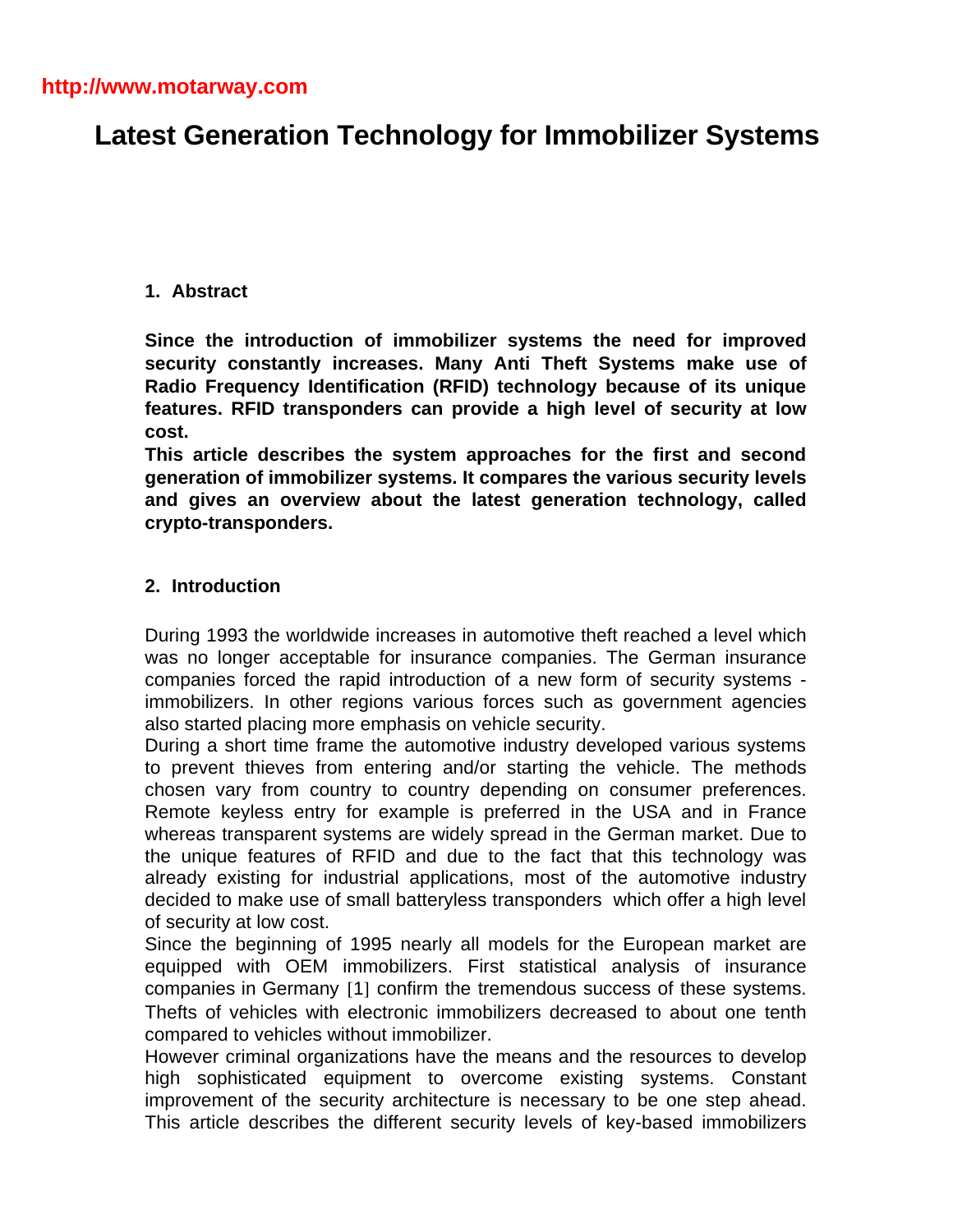and presents the new crypto-transponder generation which offers the highest level of RFID security.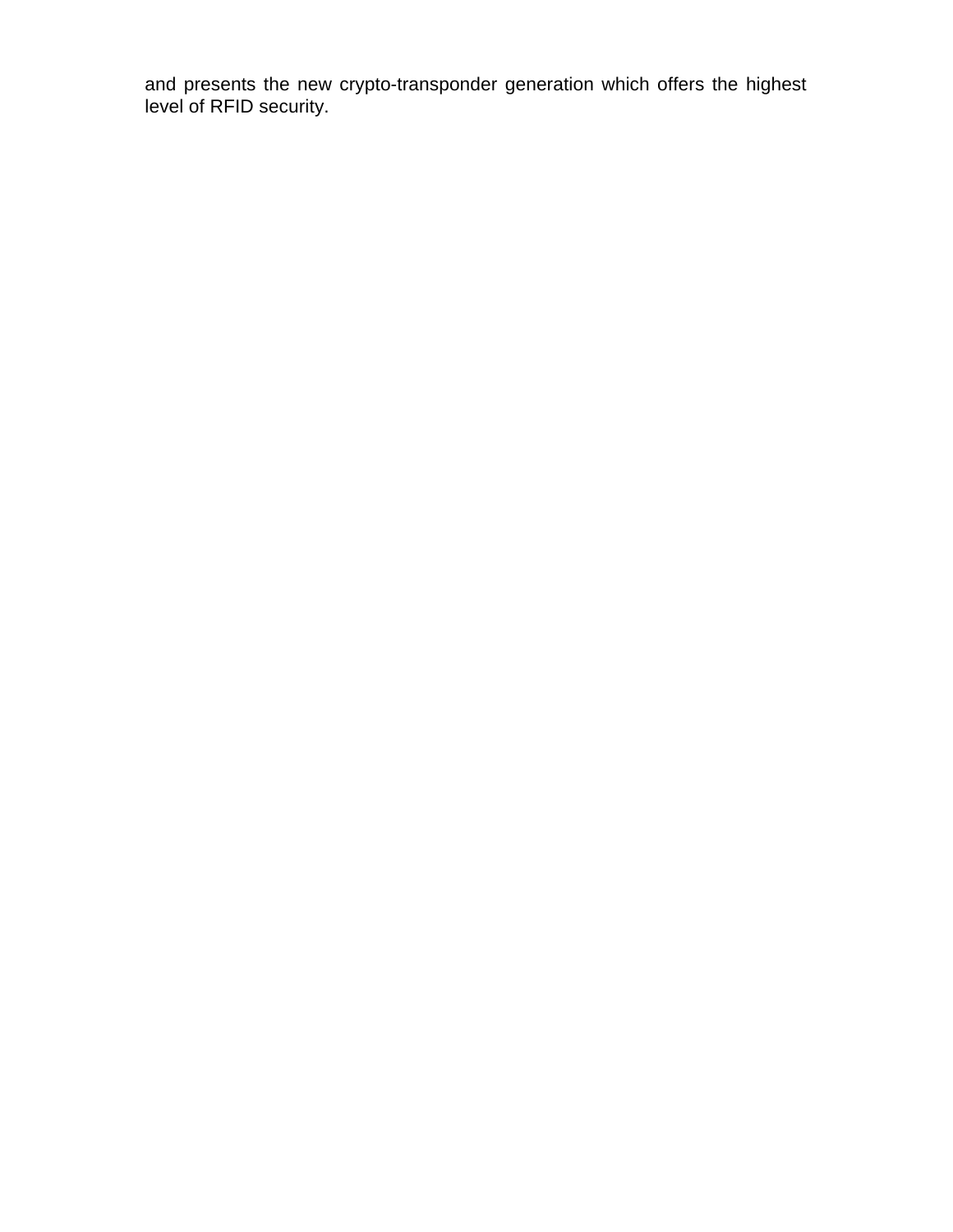## **3. Immobilizer System Overview**

Key-based immobilizer systems consist of four main components. The core of the system is the *transponder*, a batteryless device which is available in various form factors and with different functionalities. For operation, the transponder has to be supplied with energy from an external source. The *transceiver* generates a high frequency magnetic field which is radiated by an *antenna* coil. The energy activates the transponder and it sends a data stream in form of a modulated RF signal. This signal is demodulated by the transceiver and then passed to the *controller* for data processing.

Different physical principles for RFID systems have been established on the market. Concerning the transmission of energy, two different systems can be distinguished.

• **Full Duplex Systems.** The energy for the transponder and the data signal generated by the transponder are transmitted at the same time, usually using load modulation.

• **Half Duplex Systems.** The transmission of the energy for the transponder and the data signal from the transponder are transmitted consecutively. The transponder stores energy in a capacitor and as soon as the transmitter is switched off, the energy is used to transmit data.

The different techniques have an impact on system design and reading range respectively reliability in the application, but have no impact on the system security.



Figure 1: System Block Diagram

# **4. Cryptographic Background**

From the cryptographic point of view, the problem of immobilization consists of two different tasks, the *identification* of the driver and proving his identity, the *authentication*. Several cryptographic means are applicable for driver authentication [2]: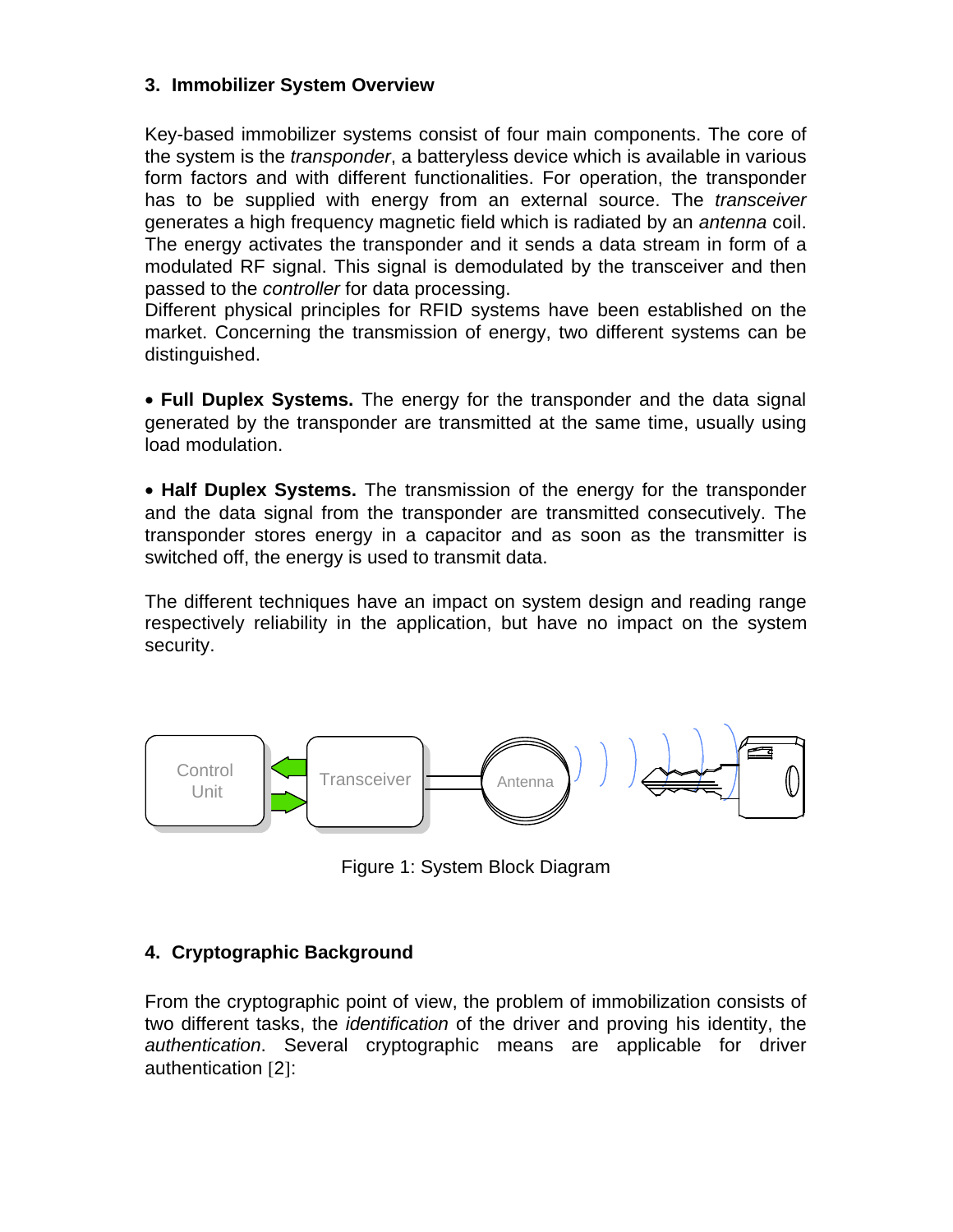#### **Knowledge**

The authentication is based on the knowledge of a secret, for example a password or PIN (Personal Identification Number) that has to be presented to proof the identity. For automotive applications any method using a keyboard is unacceptable for most of the users. In addition the level of security is unacceptable.

#### **Biometrics**

Biological attributes, such as fingerprints, voice, retinal or face patterns could theoretically be used for authentication of the driver. However, the technical effort for such systems is still high compared to key-based immobilizers and not acceptable for automotive applications. In addition, the problem of renting a car to someone else and emergency use of a vehicle becomes a critical issue.

#### **Possession**

Authentication by means of possession is the most common method and will also be widely spread in future. The simplest implementation is the possession of a mechanical key. A much higher security is offered if the key contains an electronic tag such as a transponder. To start the vehicle, the mechanical key *and* the code in the transponder must match.

All cryptographic systems described above are based on static authentication procedures, that means the security system of the car can verify the identity of the key but the electronics in the key cannot check the identity of the communication partner. A *mutual authentication* procedure which also allows the key to verify the identity of the communication partner is one feature that would improve the security level of the system.

A much higher level of security can be achieved with a simple symmetrical algorithm known as *challenge / response* protocol. The security system of the vehicle can check the identity of the key by sending a question (a *challenge*) and verifying the answer (*response*). The correct answer can only be given if a secret is known that is shared by both partners. This challenge/response concept has several advantages. During normal use, the secret is not exchanged and both challenge and response vary from cycle to cycle.

# **5. Standard Security Architectures using RFID**

Various security systems using RFID transponders have been established on the market.

**Fixed Code Systems.** These systems are the most commonly used. During initialization, the controller learns different identification codes stored in the transponders that belong to a vehicle. When the driver places the ignition key in the lock cylinder, the fixed code in the transponder is read and compared to the codes stored in the memory of the controller.

The level of security depends to a great extend on the type of transponder used. There are write once transponders on the market which are delivered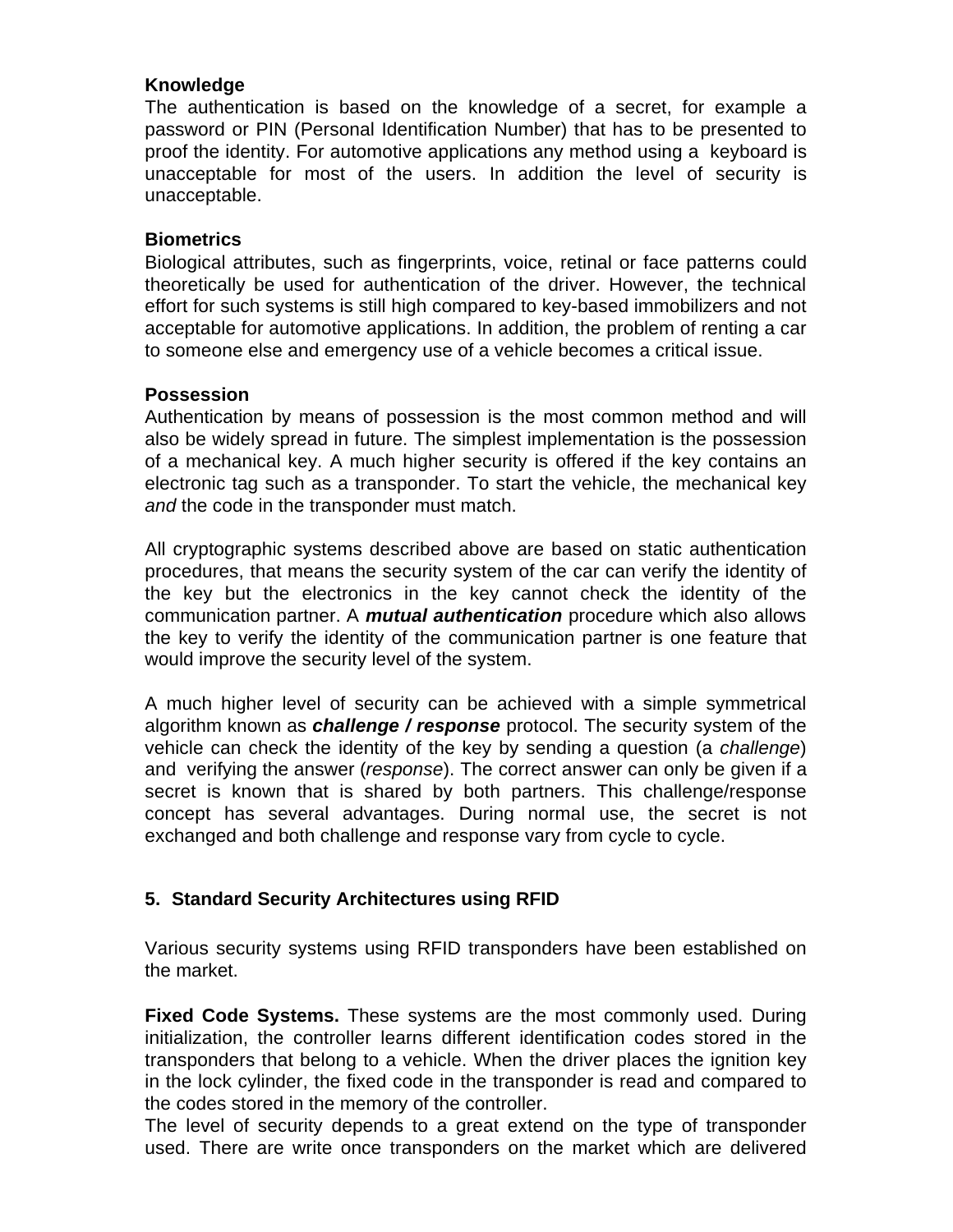unprogrammed. Programming is done by the user. Commercially available readers/writers allow to pick up the code in the transponder while away from the vehicle and to program an unprogrammed unit. Thus a copy of the fixed code has been generated which cannot be distinguished from the original.

True Read Only systems on the market are factory programmed with a unique identification number. These systems do not allow copies. However, it is possible to emulate the data signal on the radio frequency level. The effort to design an emulator is considerable and requires RF design knowledge.

**Rolling Code Systems** operate in the same way as fixed code systems except that the secret code in the key is only valid for a certain period of time, typically from one ignition cycle to the other. The System Security Controller reprograms the transponder (which is a Read/Write type) periodically. The secret is changed, but in terms of cryptographics the procedure is still a static authentication.

To guarantee the reliability of the system, resynchronization procedures have to be implemented in case the transponder programming fails or the transponder is reprogrammed by mistake while away from the vehicle. Especially these procedures for resynchronization are the most critical issues in such systems.

**Password Protected Transponders.** A simple mutual authentication can be provided by password protected transponders. The transponder will deny access to the secret data information stored in its memory unless a password is presented and thus the identity of the reader proven. The length of the password can vary depending on the required security level.

The password is usually transmitted in plain text and can be picked up or guessed if the transponder is available. Depending on the length of the password, the time to guess the password can vary from several minutes to several years.

A limitation of the system is the total transaction time which can be unacceptable for practical use in the application.

**Combined Rolling Code / Password Systems** can also be implemented using password protected Secured Read Write Transponders. They provide a higher level of security. Critical issues such as timing and resynchronization are also applicable.

# **6. Crypto Transponders**

Crypto Transponders are the second generation of transponders for use in immobilizers. The new generation of crypto transponders developed by Texas Instruments are based upon the TIRIS  $<sup>TM</sup>$  half duplex RFID technology and are</sup> compatible to all standard RF interfaces of the TIRIS  $<sup>TM</sup>$  product range.</sup>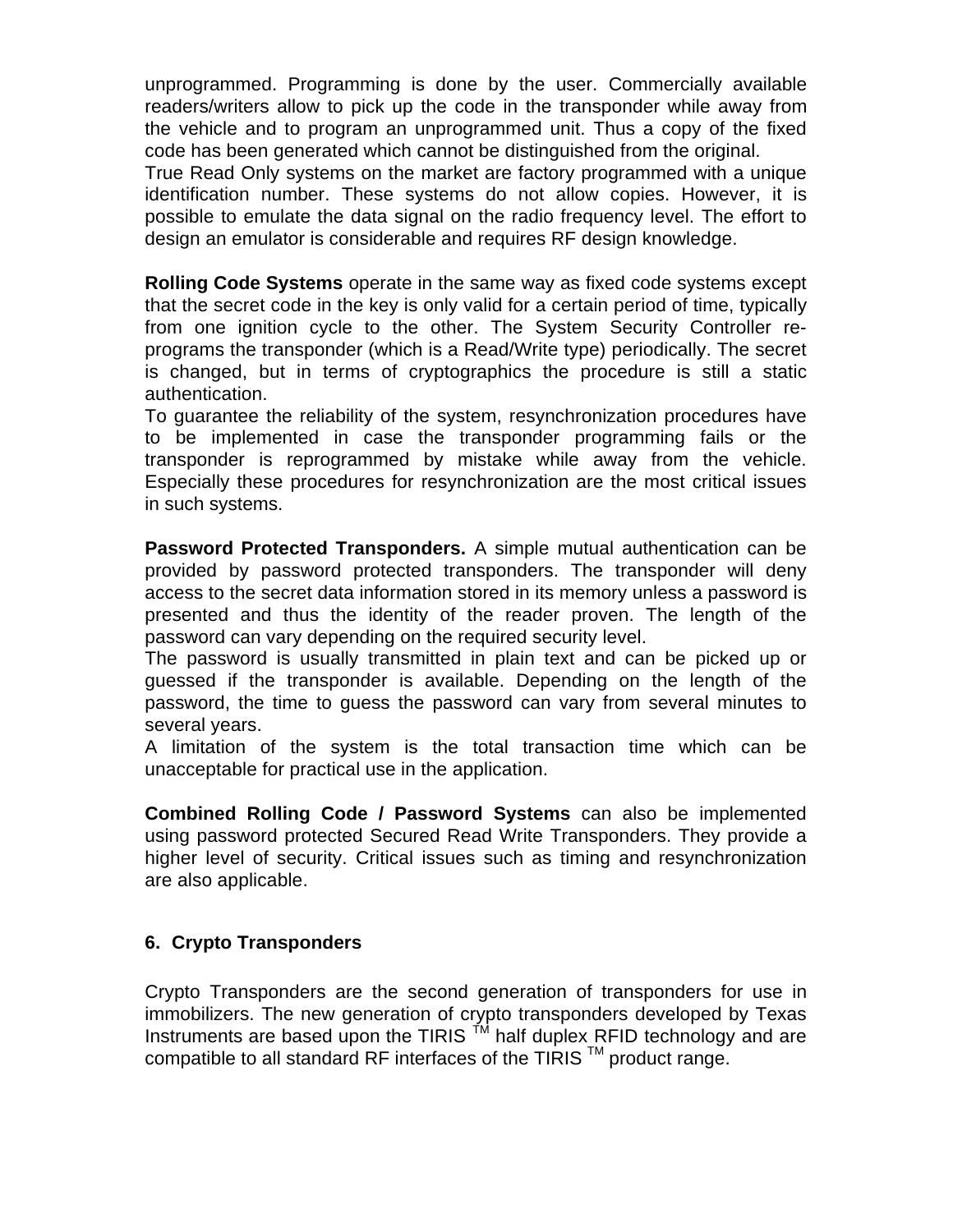#### **6.1 System Overview**

The **D**igital **S**ignature **T**ransponder (DST) is a crypto device which offers the challenge/ response functionality.

During initialization, the vehicle security system and the transponder exchange a secret encryption key. The key cannot be read out, only the transponder response to a challenge sent by the transceiver can be read.

In a typical application, the vehicle security system generates a 40 bit random number (the challenge), and sends it to the transponder using Pulse Width Modulation (PWM). In the transponder the challenge is shifted into the challenge register. For a short period of time, energy is provided by the transceiver and the encryption logic generates a 24 bit response (signature).



Figure 2: Crypto Transponder System

The response R is a function of the encryption key  $K_e$ , the challenge RAND and the cryptographic algorithm  $F_c$ .

$$
R = f(F_c, RAND, K_e)
$$

The response is returned to the transceiver using Frequency Shift Keying (FSK).

The security system calculates the expected response using the same algorithm and the same encryption key and compares the response received from the transponder to the calculated one. The calculation of the expected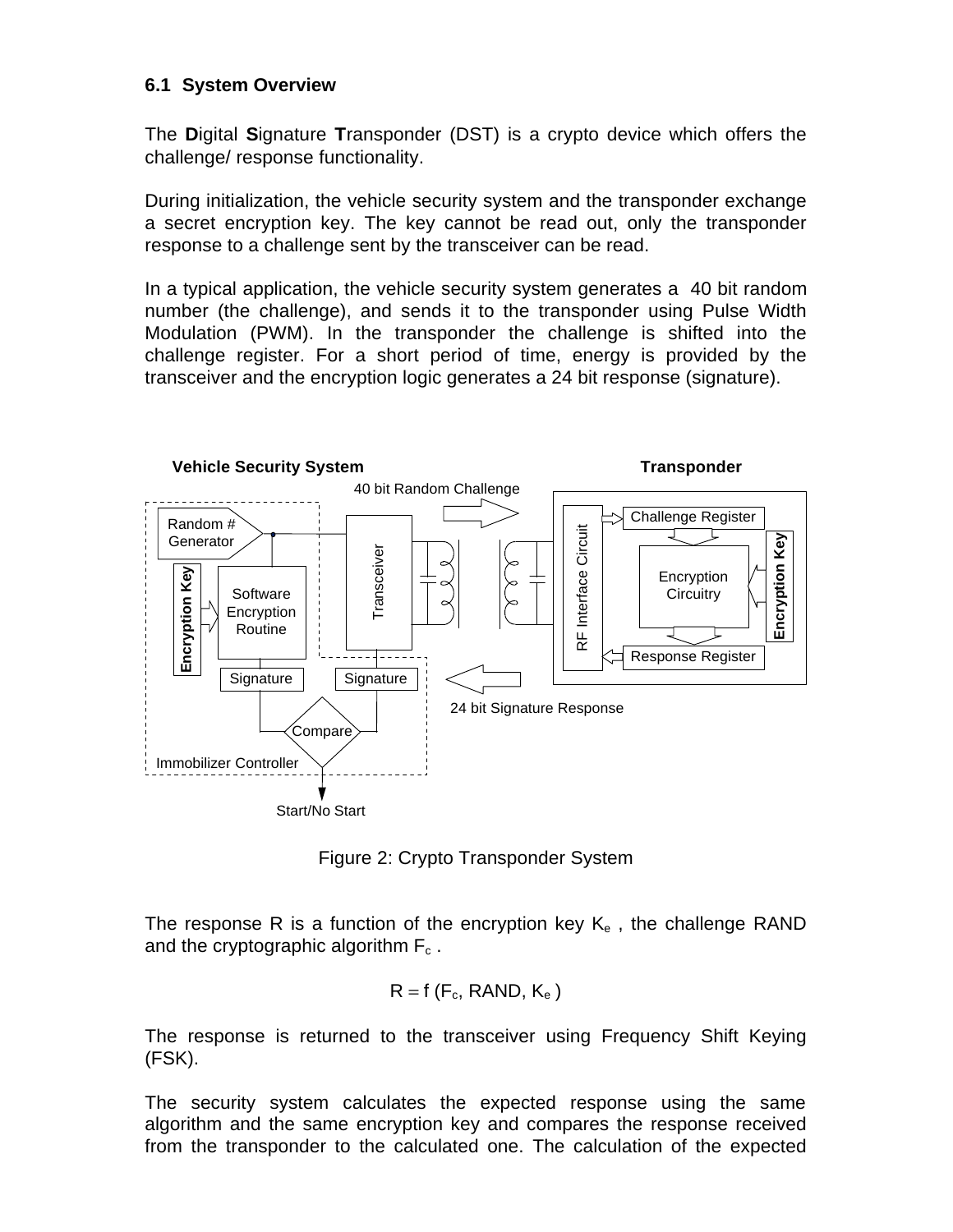response can be done simultaneously to the communication between transponder and reader or after reception of the transponder response. If expected and calculated response are equal, the information is sent to the engine management computer. In time critical applications, the challenge and the response can be generated after immobilization and stored for the next cycle.

The advantages of this system are obvious:

- depending on the challenge the response is different every time. The authentication procedure is dynamic.
- no portion of the encryption key is ever transmitted after initialization of the transponder
- the encryption key cannot be read out
- the transponder cannot be duplicated
- the encryption key can be irreversibly locked or altered if desired.

The transponder is a complex logical and mechanical micro system designed to operate at very low power [3]. During energy transfer less than  $1\mu A$  is consumed by the transponder IC. This allows a capacitor to be charged over a considerable distance within a reasonable amount of time, typically less than 50ms. Even during the encryption process, the current consumption is below 16µA. Therefore, the typical maximum read range is comparable to standard Read Only systems.



Figure 3: Plastic Wedge Transponder

# **6.2 Design Objectives**

The Digital Signature Transponder was based on many established circuit blocks and assembly techniques to ensure compatibility to existing transceiver hardware and to keep existing qualified automated production lines [4][5][6].

Apart from the design challenges for the IC design: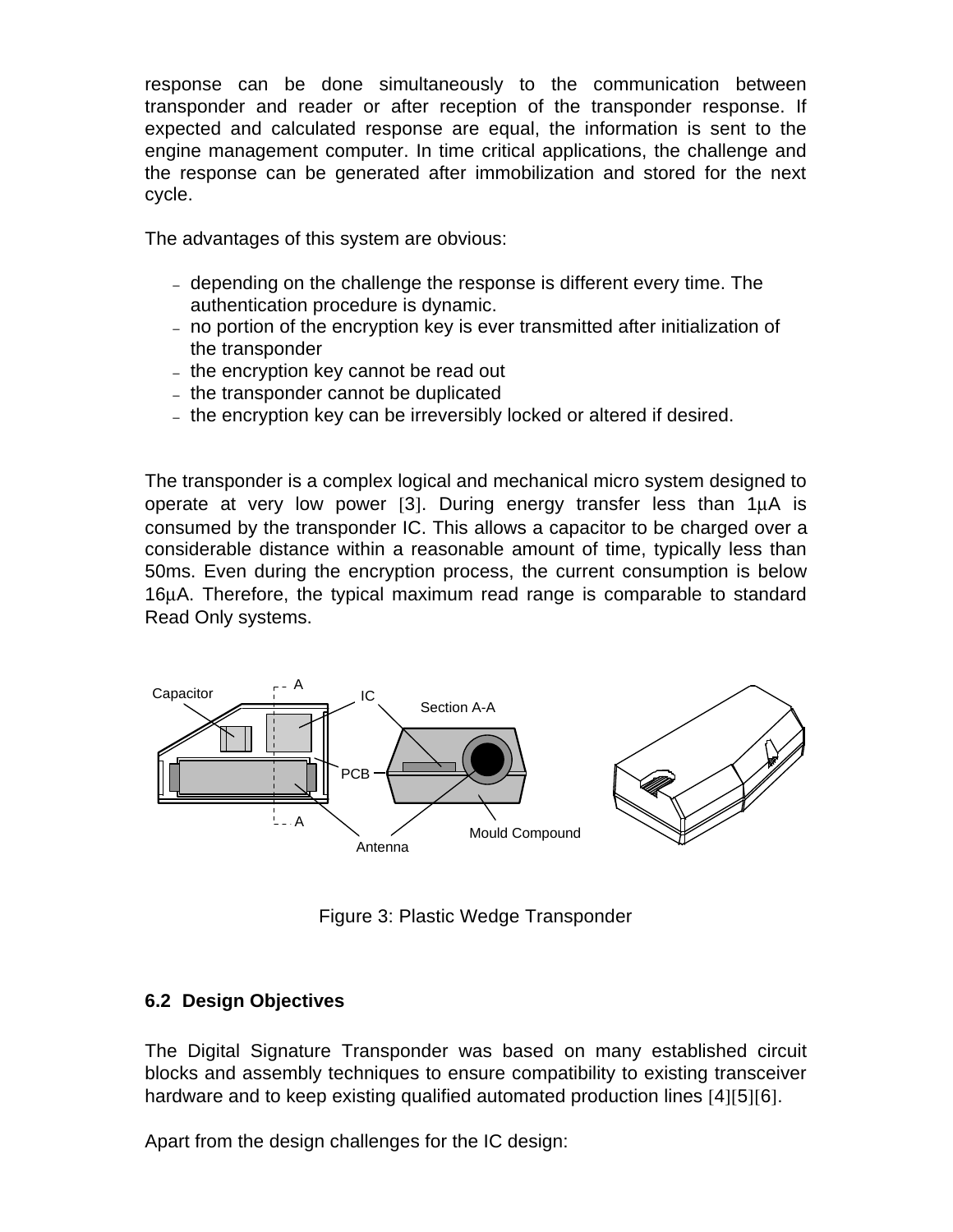• maintain low power consumption despite the large number of gates for encryption

- keep wiring of the encryption circuitry to a minimum
- keep chip size to a minimum,

a considerable effort has been spent to ensure

- a high level of cryptographic security
- fast transaction times for the challenge/response cycle

• low data processing effort for the encryption algorithm in the car security system

• reliability in the application in terms of highly sophisticated supervision circuitry in the transponder.

# **6.3 Encryption**

All encryption algorithms are theoretically breakable. An algorithm is *computationally* secure [7] if it cannot be broken within a reasonable amount of time respectively with reasonable resources. In this context 'reasonable' is open to interpretations. Current assumptions for attacks against immobilizer systems are:

- the attacker will not spend more than five minutes in the vehicle
- the key is not longer than ten days available for analysis
- the attacker is familiar with cryptoanalytical techniques.

**Scanning** is the simplest approach to attack the system. Assuming that the attacker simply transmits a random response to any challenge generated by the security system, the average time to succeed is given by  $t_s$ .

$$
t_s = R *2
$$
<sup>(rb-1)</sup>

where rb is the length of the response in bit and R is the repetition rate of the security controller in seconds.

Assuming a repetition rate of 200 ms and a response length of 24 bit, the average time to succeed is 19.4 days.

**Dictionary attacks** can be used if the key was available to the attacker for a certain period of time to build a dictionary of challenge response pairs. In the vehicle, the attacker hopes for a challenge that is already in his dictionary to reply with the correct response and start the engine.

Statistical calculations show that even if the key is available for 10 days and the dictionary is built at a rate of four responses per second, the probability for a successful attack within five minutes in the car is only 0.47%. Taking into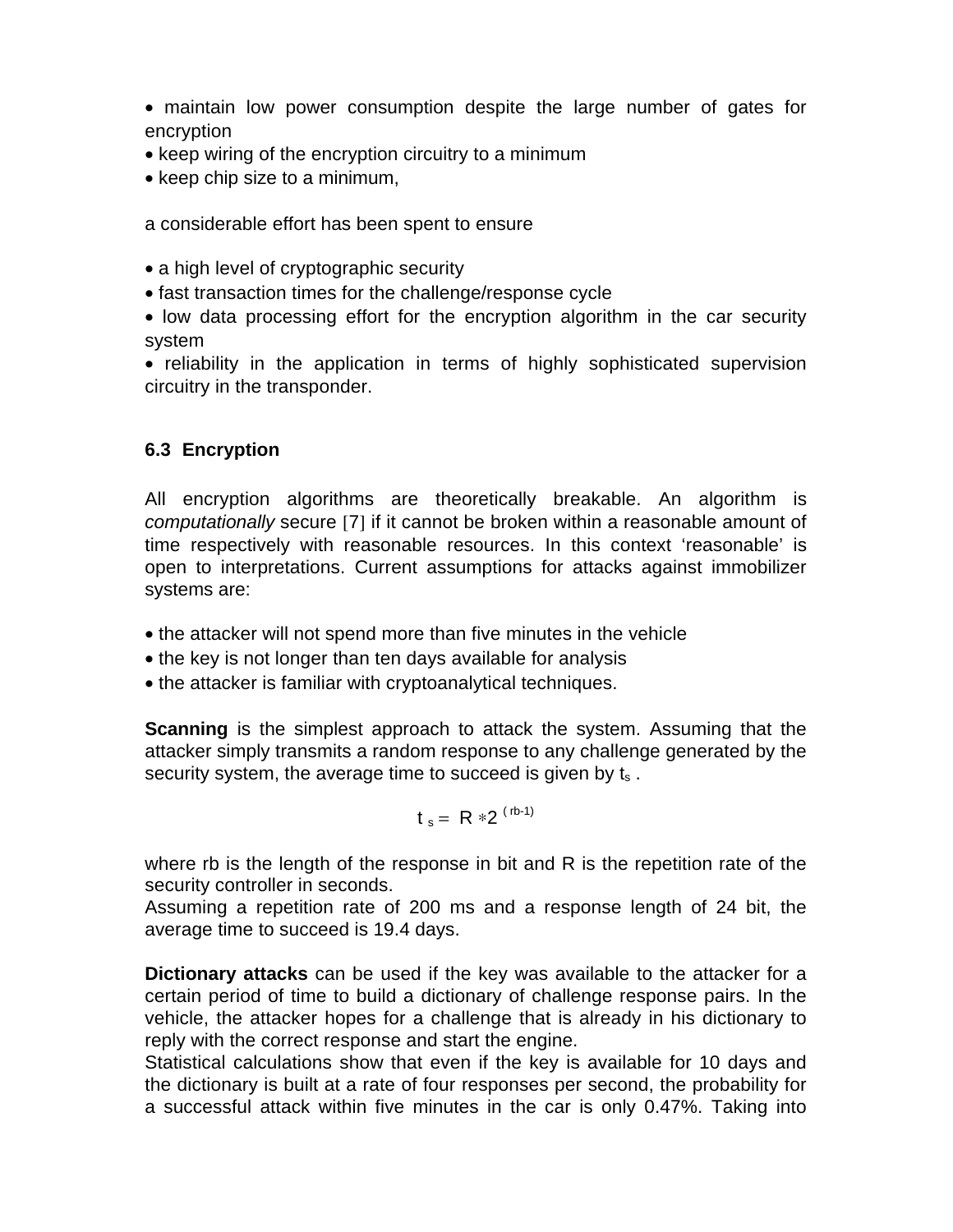consideration that this effort has to be repeated for each vehicle, it can be understood that this method is uneconomic for the thief.

**Cryptoanalysis** makes use of the knowledge of the algorithm. Those attackers try to find a mathematical solution to the problem of finding the encryption key with a limited amount of challenge response pairs. The algorithm in the Digital Signature Transponder has been developed to frustrate these cryptoanalytical methods.

## **6.4 Supervision Circuits**

To ensure reliability in the application, several supervision circuits are integrated in the Digital Signature Transponder.

Before the transponder executes a programming or a locking command, several checks have to be passed. These tests are especially important for the locking process, because accidental locking of a page can make the transponder useless. The checks are performed before the internal charge pump is activated to generate the voltage required for programming the EEPROM cells.

A **16 bit Cyclic Redundancy Check (CRC)** according to the CCITT standard is used to check commands, data and addresses that have been received during the write phase. A check of the **correct number of bits** verifies the framing.

During the programming process, the programming voltage must be high enough for a certain amount of time to ensure a reliable programming depth. A Radio Frequency (RF) Limiter is integrated in the transponder to protect the internal IC circuits against overload in case of too high RF fieldstrength applied to the antenna. This limiter is also used for **Programming Supervision**. The saturation of the limiter indicates that enough power is available to guarantee that the programming voltage is high enough. Before switching on the charge pump, the status of the limiter circuit is checked for about 800µs. When limitation occurs during this time window, the charge pump is activated. After that, the status of the RF limiter is checked continuously by an event counter which evaluates the limiter signals. If the RF voltage drops due to external influence like metal or movement in the field, a certain counter value is not reached during the programming time. This indicates that programming might be not reliable.

If any of the checks fails, a status information is sent to the reader unit for evaluation and reaction. Also the response message to the reader, containing the status, addresses and data is protected by the CRC to avoid false information.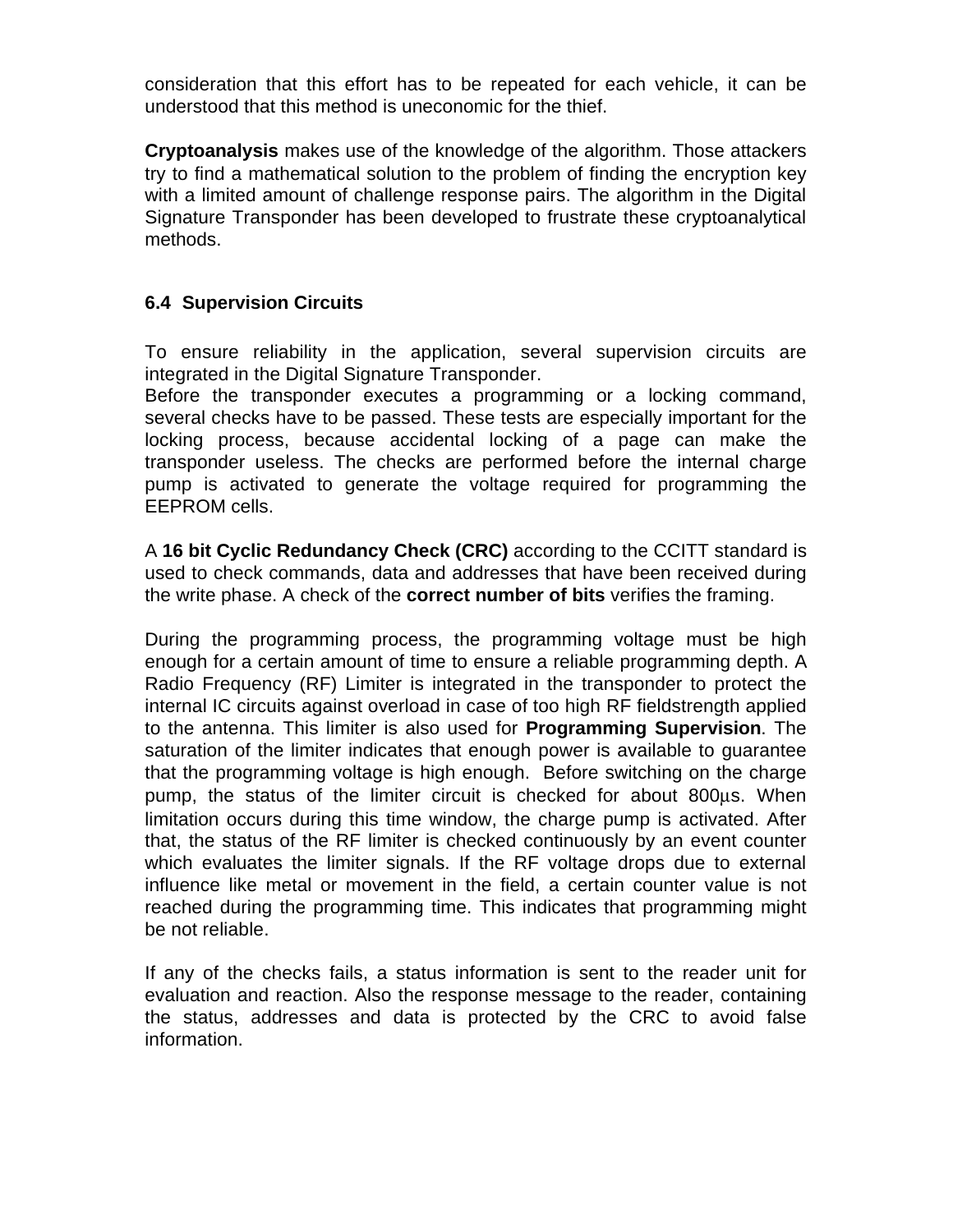

Figure 4: Crypto Transponder Block Diagram



Figure 5: Timing of a Programming Process